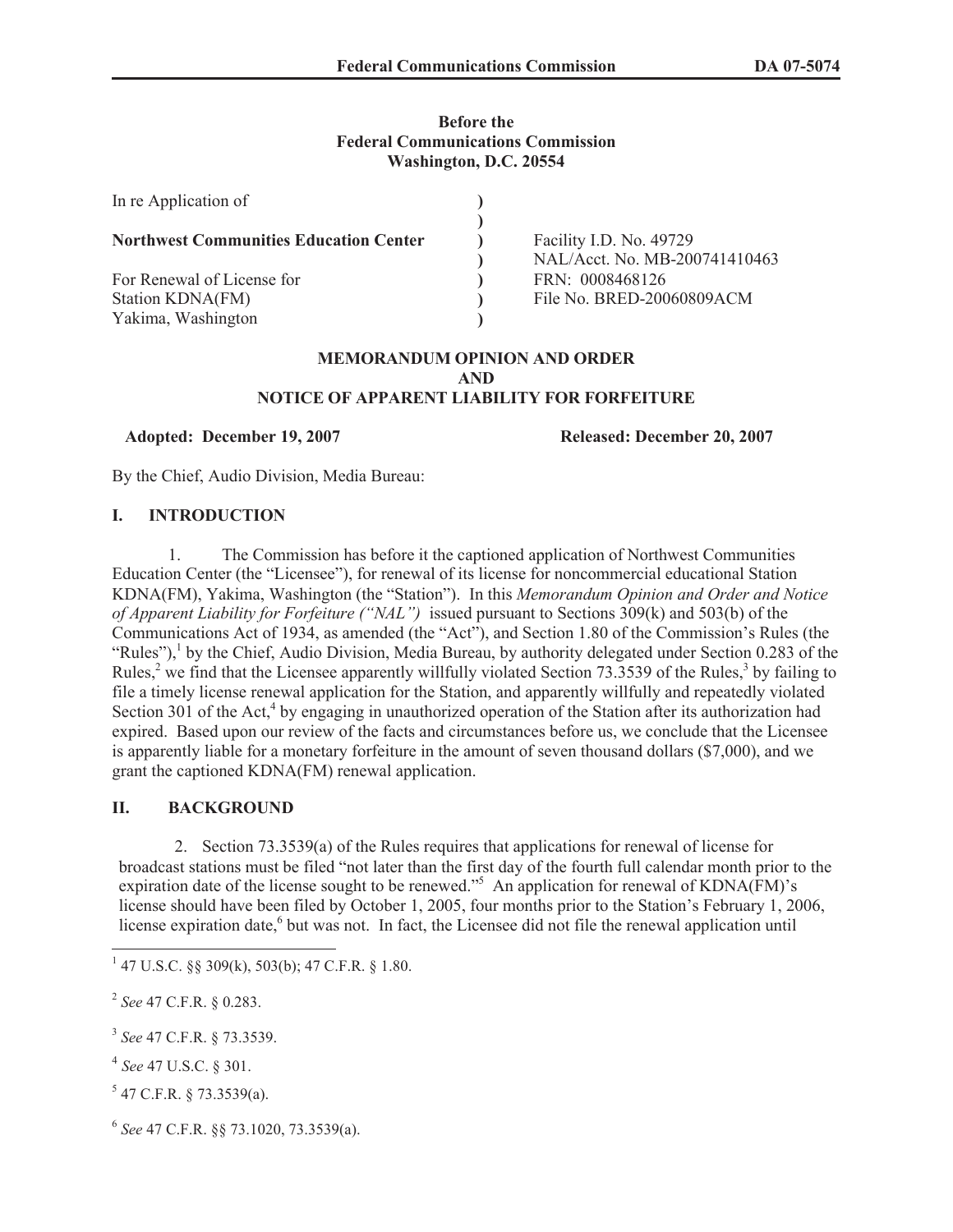August 9, 2006. On that same date, the Licensee filed a request for special temporary authorization ("STA") to continue Station operations pending consideration of the late-filed KDNA renewal application.<sup>7</sup> The staff granted the STA Request on August 25, 2006, and it was to expire on February  $25, 2007$ .<sup>8</sup> The Licensee filed a timely request for extension of the STA on February 21, 2007, which remains pending.<sup>9</sup> In the STA request and in the captioned application, the Licensee explains that it believed it had originally filed a timely renewal application through the Commission's CDBS electronic filing system, but later realized after retaining counsel that the license renewal application had not actually been filed. Rather, the application had remained in the status of "valid" because the person responsible for filing the application (the Station's General Manager) had neglected to push the "file form" button.<sup>10</sup>

### **III. DISCUSSION**

3. *Proposed Forfeiture.* In this case, the Licensee has failed to file a timely license renewal application for KDNA(FM) as required by Section 73.3539(a) of the Rules. Moreover, it continued Station operation for more than six months after its license had expired on February 1, 2006, before filing the appropriate renewal application and a request for STA to so operate, in violation of Section 301 of the Act. Notwithstanding the Licensee's explanation that its failure to file a timely renewal application for KDNA(FM) was inadvertent, licensees are obligated to comply fully with the Rules, including filing a timely renewal application and maintaining in effect the station's authorization.<sup>11</sup> Here, the Licensee did not do so.

4. This *NAL* is issued pursuant to Section 503(b)(1)(B) of the Act. Under that provision, any person who is determined by the Commission to have failed willfully or repeatedly to comply with any provision of the Act or any rule, regulation, or order issued by the Commission shall be liable to the United States for a forfeiture penalty.<sup>12</sup> Section 312(f)(1) of the Act defines willful as "the conscious and deliberate commission or omission of [any] act, irrespective of any intent to violate" the law.<sup>13</sup> The legislative history to Section 312(f)(1) of the Act clarifies that this definition of willful applies to both Sections 312 and 503(b) of the Act,  $14$  and the Commission has so interpreted the term in the Section 503(b) context.<sup>15</sup> Section 312(f)(2) of the Act provides that "[t]he term 'repeated,' when used with reference to the commission or omission of any act, means the commission or omission of such act more than once or, if such commission or omission is continuous, for more than one day."<sup>16</sup>

<sup>12</sup> 47 U.S.C. § 503(b)(1)(B). *See also* 47 C.F.R. 1.80(a)(1).

 $13$  47 U.S.C. § 312(f)(1).

 $16$  47 U.S.C. § 312(f)(2).

<sup>&</sup>lt;sup>7</sup> See File No. BLSTA-20060809ALG (the "STA Request").

<sup>8</sup> *Letter to John M. Pelkey, Esq..*, Ref. 1800B3 (Chief, Audio Division, Media Bureau, Aug. 25, 2006).

<sup>9</sup> *See* File No. BELSTA-20070221ACS.

<sup>10</sup> *See* STA Request and captioned application, Exhibit 1.

<sup>11</sup> *See, e.g, Hemmingford Media, Inc*., Forfeiture Order, 14 FCC Rcd 2940, 2941-2 (CIB 1999) (responsibility for complying with terms of station license "rests solely and exclusively with the licensee") (citing *Empire Broadcasting Corp*., Memorandum Opinion and Order, 25 FCC 2d 68 (1970).

<sup>&</sup>lt;sup>14</sup> *See* H.R. Rep. No. 97-765, 97<sup>th</sup> Cong. 2d Sess. 51 (1982).

<sup>15</sup> *See Southern California Broadcasting Co.*, Memorandum Opinion and Order, 6 FCC Rcd 4387, 4388 (1991).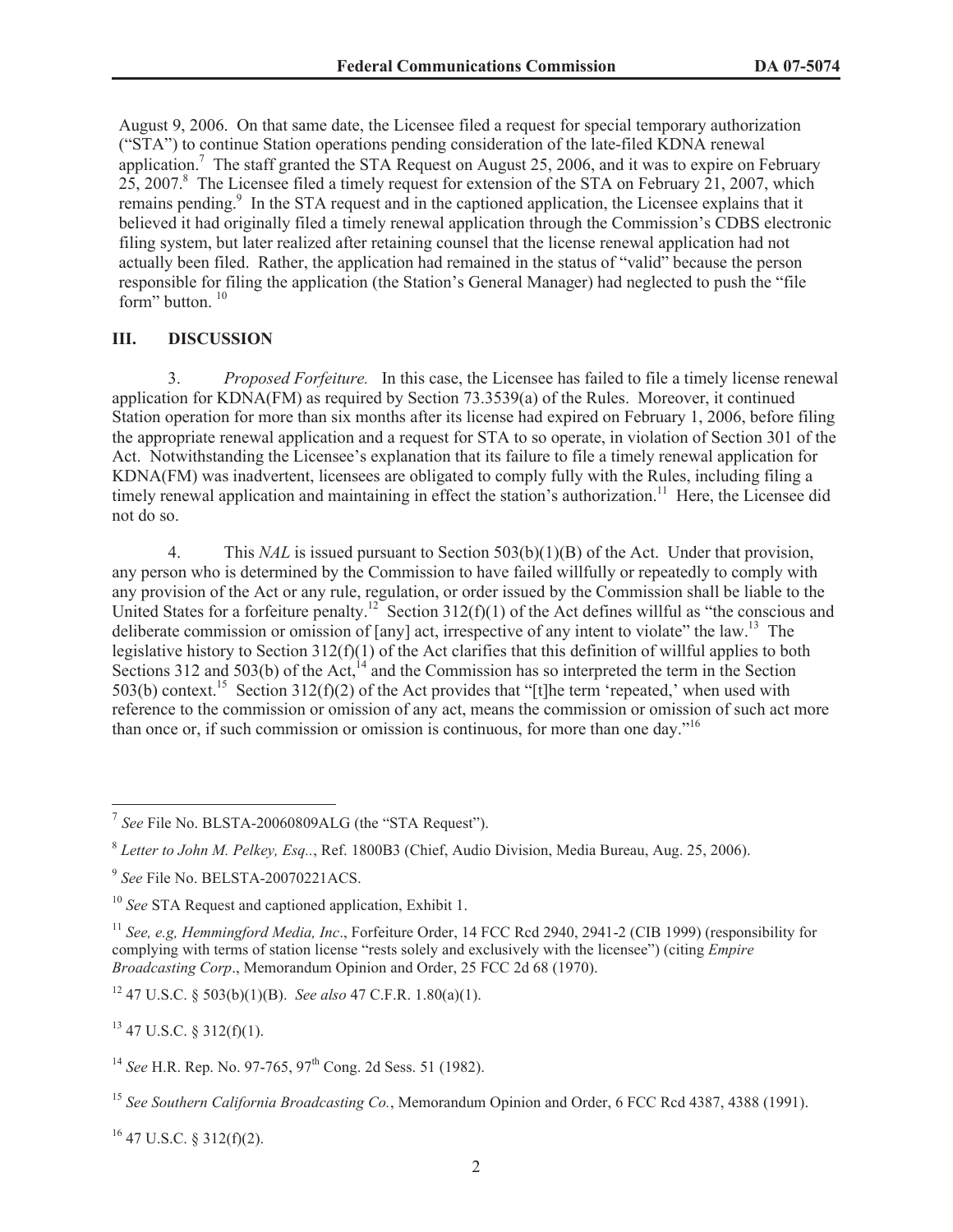5. The Commission's *Forfeiture Policy Statement* and Section 1.80(b)(4) of the Rules establish a base forfeiture amount of \$3,000 for the failure to file a required form.<sup>17</sup> The guidelines also specify a base forfeiture amount of \$10,000 for construction and/or operation without an instrument of authorization for the service.<sup>18</sup> In determining the appropriate forfeiture amount, we may adjust the base amount upward or downward by considering the factors enumerated in Section 503(b)(2)(D) of the Act, including "the nature, circumstances, extent and gravity of the violation, and, with respect to the violator, the degree of culpability, any history of prior offenses, ability to pay, and such other matters as justice may require."<sup>19</sup>

6. In this case, the Licensee failed to file a timely renewal application and continued Station operations for more than six months before filing the appropriate renewal application and a request for STA to so operate. Nevertheless, because it had previously been licensed to operate Station KDNA(FM), the latter transgression is not comparable to "pirate" wireless operations, which typically have been subject to forfeitures of approximately \$10,000. Taking into consideration these facts and all of the factors required by Section 503(b)(2)(D) of the Act and the *Forfeiture Policy Statement*, we propose a forfeiture for the full \$3,000 amount for the failure to file a timely renewal application, but reduce the proposed forfeiture for the unauthorized operation from the \$10,000 base amount to \$4,000.<sup>20</sup> Thus, we propose a forfeiture in the total amount of \$7,000.

7. *License Renewal Application.* In evaluating an application for license renewal, the Commission's decision is governed by Section  $309(k)$  of the Act.<sup>21</sup> That section provides that if, upon consideration of the application and pleadings, we find that (1) the station has served the public interest, convenience, and necessity; (2) there have been no serious violations of the Act or the Rules; and (3) there have been no other violations which, taken together, constitute a pattern of abuse, we are to grant the renewal application.<sup>22</sup> If, however, the licensee fails to meet that standard, the Commission may deny the application – after notice and opportunity for a hearing under Section 309(e) of the Act – or grant the application "on terms and conditions that are appropriate, including a renewal for a term less than the maximum otherwise permitted. $123$ 

8. We find that the Licensee's violations of Section 73.3539 of the Rules and Section 301 of the Act do not constitute "serious violations" warranting designation for evidentiary hearing. Moreover, we find no evidence of violations that, when considered together, evidence a pattern of abuse.<sup>24</sup> Further,

<sup>19</sup> 47 U.S.C. § 503(b)(2)(D); *see also Forfeiture Policy Statement,* 12 FCC Rcd at 17100; 47 C.F.R. § 1.80(b)(4).

<sup>20</sup> *See, e.g.*, *Discussion Radio Incorporated*, Memorandum Opinion and Order, 19 FCC Rcd 7433, 7438 (2004).

 $21$  47 U.S.C. § 309(k).

 $23$  47 U.S.C. §§ 309(k)(2), 309(k)(3).

<sup>17</sup> *See Forfeiture Policy Statement and Amendment of Section 1.80(b) of the Rules to Incorporate the Forfeiture Guidelines,* Report and Order, 12 FCC Rcd 17087, 17113-15 (1997) ("*Forfeiture Policy Statement*"), *recon. denied*, 15 FCC Rcd 303 (1999); 47 C.F.R. § 1.80(b)(4), note to paragraph (b)(4), Section I.

<sup>18</sup> A broadcast station requires an authorization from the Commission to operate. *See* 47 U.S.C. § 301.

<sup>&</sup>lt;sup>22</sup> 47 U.S.C. § 309(k)(1). The renewal standard was amended to read as described by Section 204(a) of the Telecommunications Act of 1996, Pub. L. No. 104-104, 110 Stat. 56 (1996). S*ee Implementation of Sections 204(a) and 204(c) of the Telecommunications Act of 1996 (Broadcast License Renewal Procedures)*, Order, 11 FCC Rcd 6363 (1996).

 $^{24}$  For example, we do not find here that the Licensee's operation of the Station "was conducted in an exceedingly careless, inept and negligent manner and that the Licensee is either incapable of correcting or unwilling to correct the operating deficiencies." *See Heart of the Black Hills Stations*, Decision, 32 FCC 2d 196, 198 (1971). Nor do we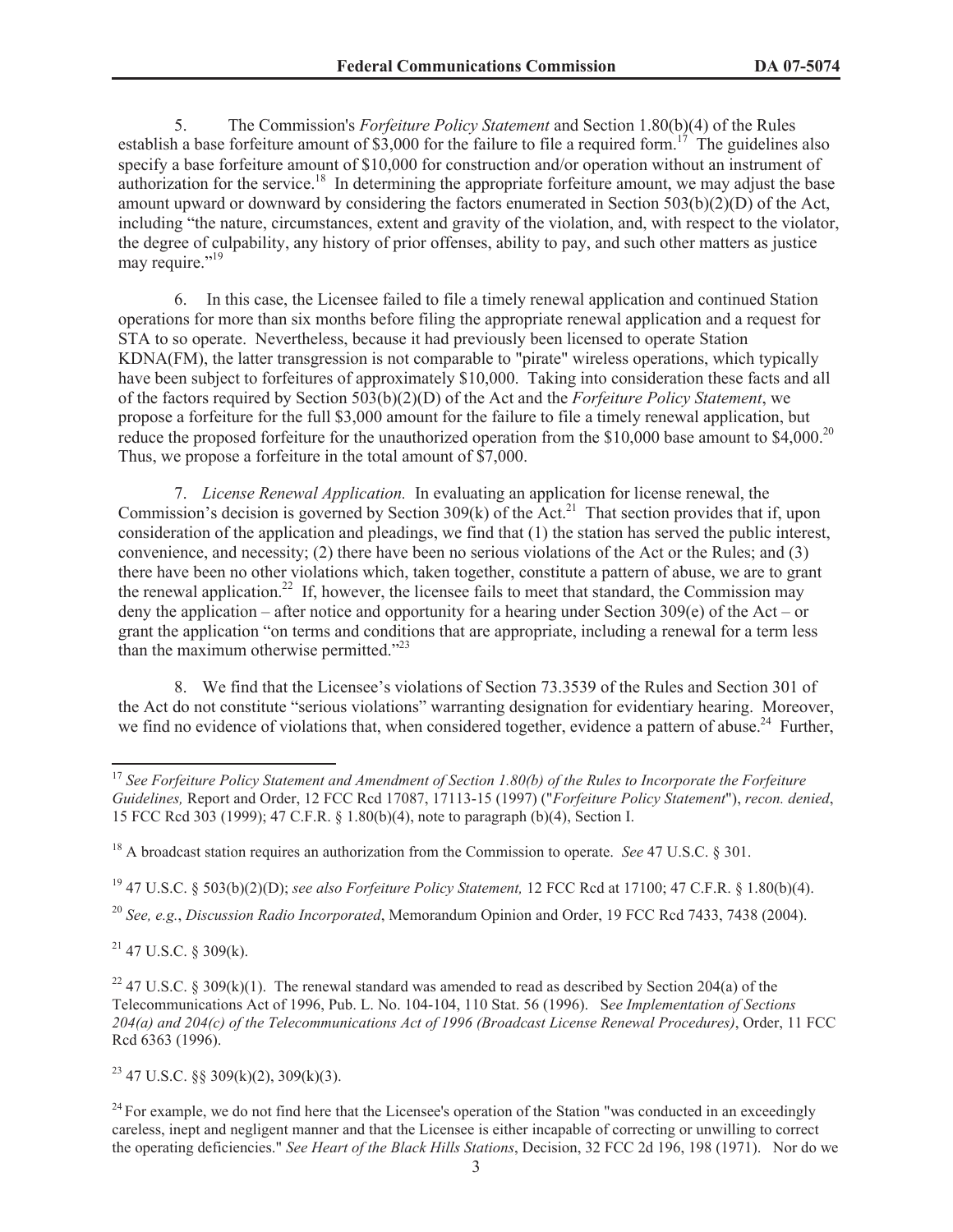we find that Station KDNA(FM) served the public interest, convenience, and necessity during the subject license term. We will, therefore, grant the license renewal application below.

### **IV. ORDERING CLAUSES**

9. Accordingly, IT IS ORDERED, pursuant to Section 503(b) of the Communications Act of 1934, as amended, and Section 1.80 of the Commission's Rules, that Northwest Communities Education Center is hereby NOTIFIED of its APPARENT LIABILITY FOR FORFEITURE in the amount of seven thousand dollars (\$7,000) for its apparent willful violation of Section 73.3539 of the Commission's Rules and apparent willful and repeated violation of Section 301 of the Communications Act of 1934, as amended.

10. IT IS FURTHER ORDERED, pursuant to Section 1.80 of the Commission's Rules, that, within thirty (30) days of the release date of this *NAL,* Northwest Communities Education Center SHALL PAY the full amount of the proposed forfeiture or SHALL FILE a written statement seeking reduction or cancellation of the proposed forfeiture.

11. Payment of the proposed forfeiture must be made by check or similar instrument, payable to the order of the Federal Communications Commission. The payment must include the NAL/Acct. No. and FRN No. referenced in the caption above. Payment by check or money order may be mailed to Federal Communications Commission, at P.O. Box 358340, Pittsburgh, Pennsylvania 15251-8340. Payment by overnight mail may be sent to Mellon Bank/LB 358340, 500 Ross Street, Room 1540670, Pittsburgh, Pennsylvania 15251. Payment by wire transfer may be made to ABA Number 043000261, receiving bank Mellon Bank, and account number 911-6106.

12. The response, if any, must be mailed to Office of the Secretary, Federal Communications Commission, 445 12<sup>th</sup> Street, S.W., Washington D.C. 20554, ATTN: Peter H. Doyle, Chief, Audio Division, Media Bureau, and MUST INCLUDE the NAL/Acct. No. referenced above.

13. The Commission will not consider reducing or canceling a forfeiture in response to a claim of inability to pay unless the respondent submits: (1) federal tax returns for the most recent three-year period; (2) financial statements prepared according to generally accepted accounting practices ("GAAP"); or (3) some other reliable and objective documentation that accurately reflects the respondent's current financial status. Any claim of inability to pay must specifically identify the basis for the claim by reference to the financial documentation submitted.

14. Requests for full payment of the forfeiture proposed in this *NAL* under the installment plan should be sent to: Associate Managing Director-Financial Operations, 445 12th Street, S.W., Room 1- A625, Washington, D.C. 20554.<sup>25</sup>

15. IT IS FURTHER ORDERED, pursuant to Section 309(k) of the Communications Act of 1934, as amended, that the license renewal application of Northwest Communities Education Center for noncommercial educational Station KDNA(FM), Yakima, Washington (File No. BRED-20060809ACM) IS GRANTED.

<sup>25</sup> *See* 47 C.F.R. § 1.1914.

find on the record here that "the number, nature and extent" of the violations indicate that "the Licensee cannot be relied upon to operate [the station] in the future in accordance with the requirements of its licenses and the Commission's Rules." *Heart of the Black Hills Stations*, 32 FCC 2d at 200. *See also Center for Study and Application of Black Economic Development*, Hearing Designation Order, 6 FCC Rcd 4622 (1991), *Calvary Educational Broadcasting Network, Inc*., Hearing Designation Order, 7 FCC Rcd 4037 (1992).